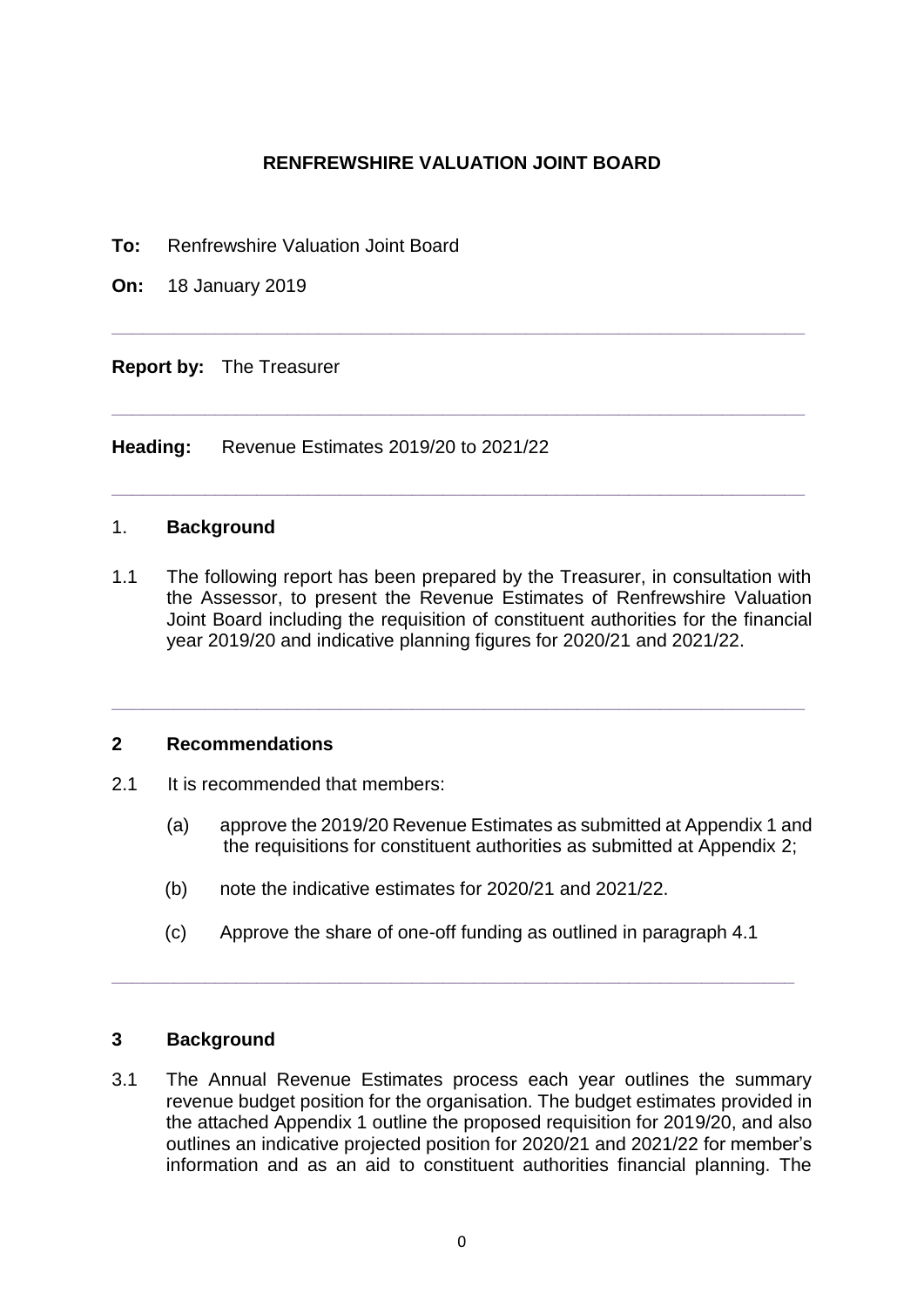assumptions used in developing these projections are outlined in section 4 below.

- 3.2 The financial environment in which the Valuation Joint Board and member authorities operate continues to be characterised by significant demand and cost pressures, compounded by reducing levels of government grant support. The Scottish Budget and local government settlement announced on 12 December 2018 again reflected a core revenue grant cut for local authorities. The settlement announced was for a single financial year only, adding some uncertainty to financial forecasts. However, it is recognised that over the medium term, local government in Scotland is likely to face further contraction in available resources, relating predominantly to the provision of revenue grant from the Scottish Government. In this context, the Valuation Joint Board will continue to seek operational savings to ensure financial sustainability.
- 3.3 Following the introduction of Individual Electoral Registration in 2014/15, the Cabinet Office has provided funding for any additional costs incurred as a result of additional duties undertaken during the lifetime of this Parliament. This funding will cease from 2020/21 and the Joint Board will be expected to meet the costs of the annual canvass from its core budget. These costs are currently estimated at £75,000 each year. The UK Government intend to amend legislation governing the annual canvass during 2019 with the changes taking effect from the start of 2020 which ties in with the removal of funding from 2020/21. As demonstrated in Appendix 1, meeting the costs of the annual canvass will put the Joint Board under severe financial pressure and will require further significant savings.

# **4 Budget Assumptions**

- 4.1 The budget has been constructed on the basis of the following assumptions:-
	- A budget provision of 3% in relation to the 2019/20 pay award has been included in the budget forecast, with a further 3% also been assumed in the indicative 20/21 and 21/22 forecasts in line with the current employer offer. It is recognised that national pay negotiations for local government are ongoing but should the agreed position be in excess of or less than this budget provision an appropriate adjustment will require to be made to the 2019/20 budgeted reserves balance;
	- In line with previous years' practice no inflation adjustment has been made to all non-pay expenditure lines;
	- The purchase of an Electoral Management System and Non Domestic Rates System was approved by Members at a previous meeting on 23rd November 2018. It is anticipated that these 2 systems will enable the Joint Board to generate efficiency savings over the next 3 year period. The EMS costing £25,000 with part year maintenance costs of £6,000 will be purchased in 2018/19 funded from a forecast underspend, and the annual licensing and maintenance costs of both systems have been reflected in future years budgets.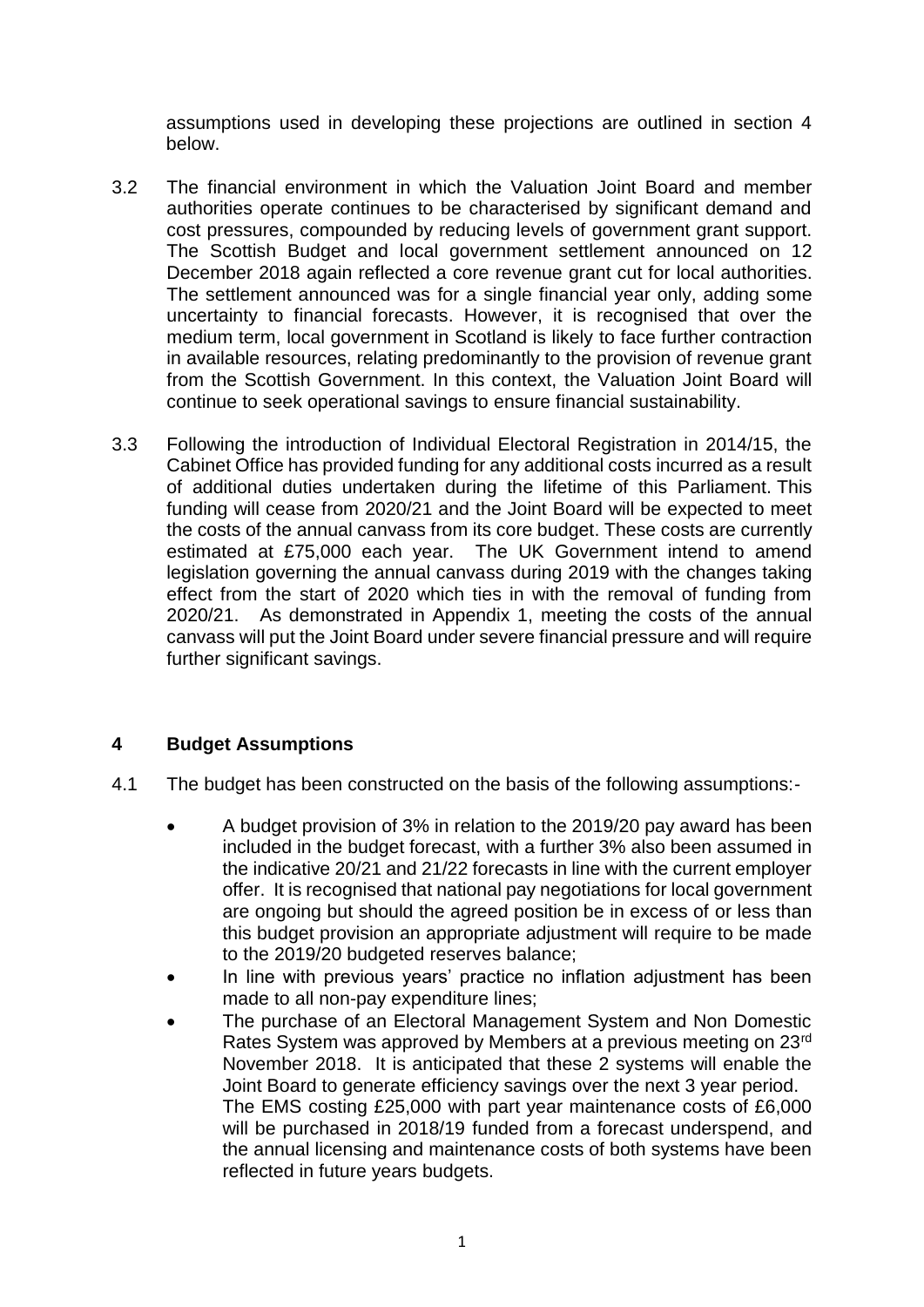The purchase cost of the NDR system has not been reflected in the 2019/20 budget as Members have already agreed to contribute towards this as a one off cost of £25,000. This cost will be split on the same basis as the revenue requisition, with respective share being:

Renfrewshire Council £14,100 Inverclyde Council £5,800 East Renfrewshire Council £5,100

- Adjustments have been made to specific budget lines to reflect operational experience in relation to:
	- employee costs a budgeted staffing turnover assumption of 4% has been applied; 3 Clerical grade posts have been put forward as savings;
	- property costs reduced as a result of the Board occupying the ground floor only of the Robertson Centre;
	- supplies and services increased due to annual licensing and maintenance costs associated with the new EMS and NDR systems, as well as a Disaster Recovery Solution;
	- administration costs these costs have reduced however the detail of ICT support arrangements from Renfrewshire Council requires to be finalised;
	- requisitions requisition levels have been increased by 3.5% in 2019/20 (3% has been assumed in the indicative 20/21 and 21/22 forecasts) - see 5.4 below.
- 4.3 Account has been taken of the ongoing costs of implementing the Individual Electoral Registration scheme during 2019/20 and this has been matched by additional budgeted income. In 2019/20, it is anticipated that there will be a 10% reduction in the amount of income and funding will cease completely in 2020/21 but the Joint Board will still incur all of the administrative and staffing costs associated with the canvass.
- 4.4 The estimates presented for 2019/20 outline a saving requirement of £29,600 which the Assessor will require to achieve during the course of the year. It is not recommended that this shortfall is met from reserves as the reserves balance is at 5% which is the minimum level recommended by the Treasurer to be held in order to mitigate against financial risks. Early discussion with the Assessor suggests vacancy management will continue to be strictly controlled, and further opportunities for efficiencies will continue to be explored in order to achieve the saving required, however additional income may be secured from the Scottish Government in relation to the Barclay Review. This is further detailed below.
- 4.5 The Assessor will continue to control expenditure on a "bottom line" basis in order that the effective management of RVJB operational finances continues. This allows the Assessor some flexibility in controlling expenditure within the agreed overall budget to ensure that the statutory obligations are met. Any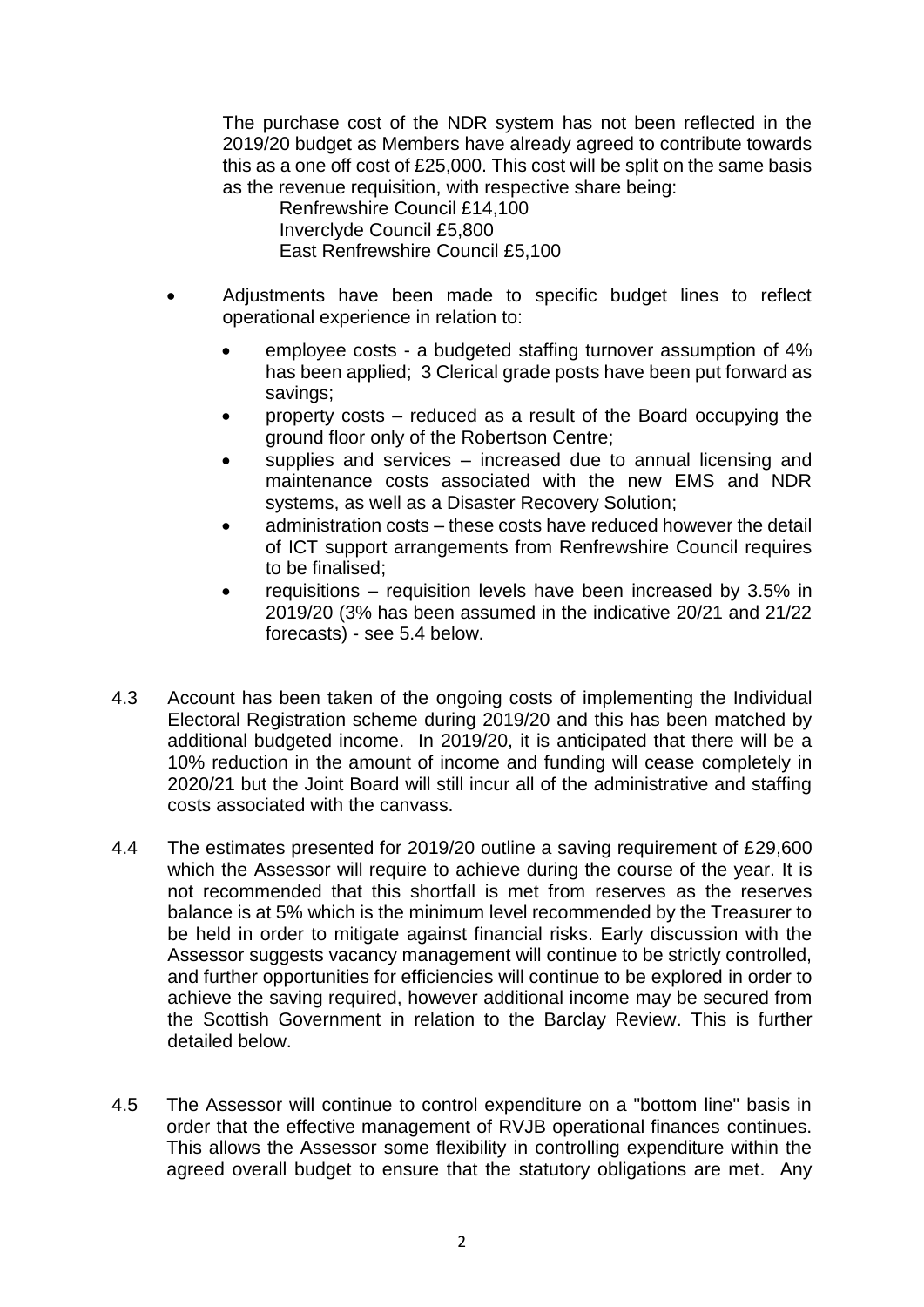significant factors which affect either expenditure or income would be reported to Members at the earliest opportunity.

# **5 Financial Overview**

- 5.1 The funding settlement for 2020/21 and beyond is uncertain and it is recognised that over the medium term the funding position of local government across Scotland is likely to involve a further period of contraction. However, the Board will require to identify significant recurrent savings from 2019/20.
- 5.2 Following the Barclay Review, the Scottish Government have announced that there will be £3m of funding available to allow the agreed recommendations to be implemented. It has not been confirmed as yet how this funding will be allocated or for what purpose, nor how much each Board will receive. It should be noted that Council's too will incur costs in relation the implementation of the Barclay Review recommendations therefore it should not be assumed the full £3m will be allocated to Valuation Joint Boards. It is also not clear at this stage whether the £3m is recurring funding or is only available in 2019/20.
- 5.3 In terms of other financial risks, the Board will continue to face pressures associated with the ongoing Non Domestic Revaluation plus the continued additional costs of Individual Electoral Registration. Finally, there are potential risks associated with the ongoing appeals from the 2017 revaluation and the risk of an unexpected electoral event which the Board would require to respond to quickly.
- 5.4 The projected reserves position of the Joint Board at the end of the 2018/19 financial year is estimated to fall to 5% of turnover. This is at the floor of the level deemed prudent by the Treasurer in terms of ensuring financial sustainability and managing the financial risks outlined above facing the Joint Board. Therefore, it is proposed that members requisition will increase by 3.5% in 2019/20, with a further planned increase of 3% within financial years 2020/21 and 2021/22 to ensure the core operations of the Joint Board remain sustainable.
- 5.5 The Joint Board will need to generate savings each year from 2019-2022 as highlighted in Appendix 1. It is expected that this will be achieved through efficiencies in staffing etc as a result of the implementation of the EMS and NDR systems. However, the Joint Board may not be able to achieve the level of savings required and a review of member requisitions may be required to ease the financial pressures facing the Joint Board.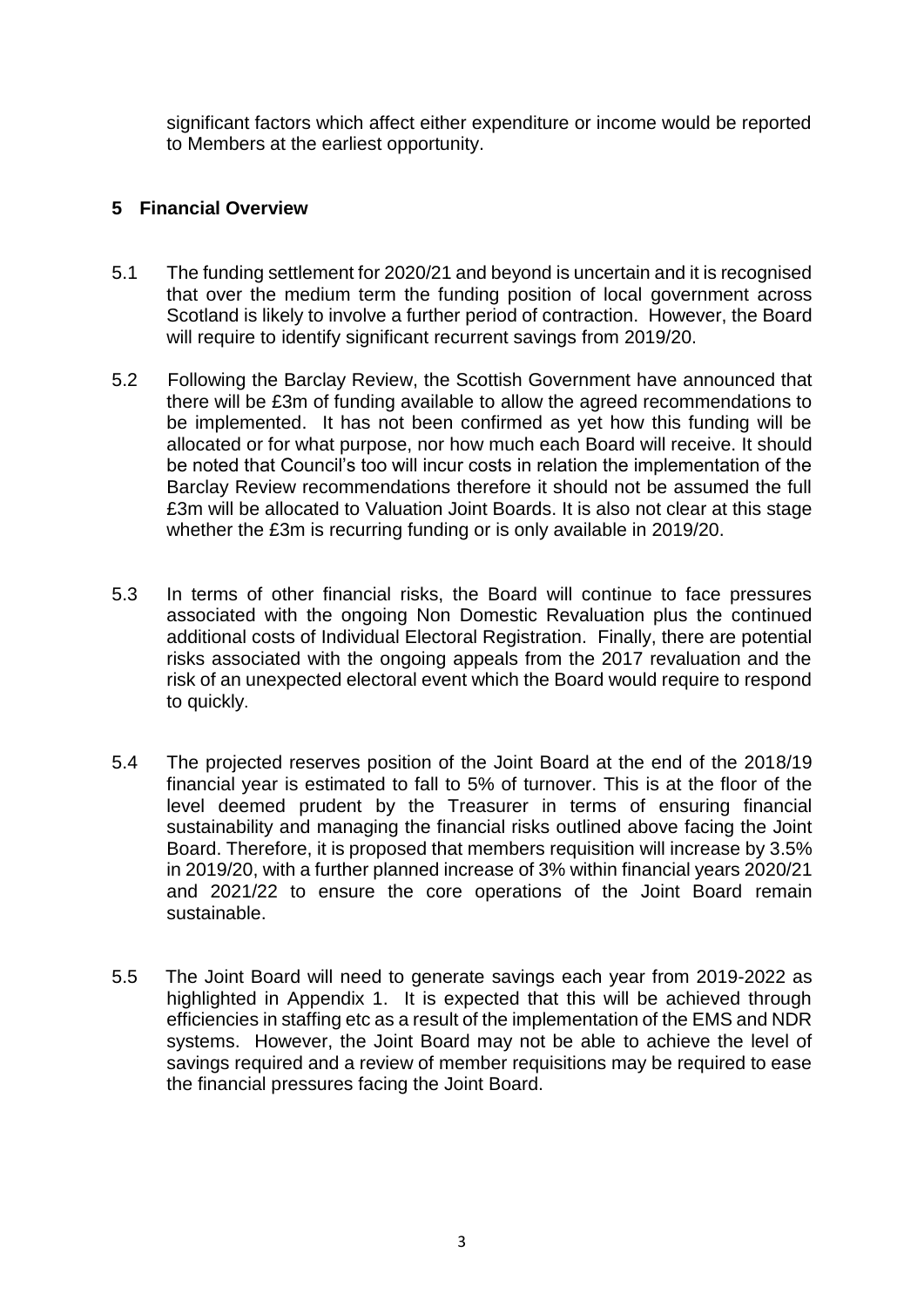## **6 Requisitions payable by Member Councils**

6.1 As approved by the Joint Board at a meeting on 18 February 2000 the allocation of the requisition across the constituent authorities will be based on the percentage proportions of the GAE. The analysis of the 2018/19 GAE for constituent member authorities is as follows:-

|                          | Council Tax | Land      | Electoral    |              |         |
|--------------------------|-------------|-----------|--------------|--------------|---------|
| Council                  | Valuation   | Valuation | Registration | <b>TOTAL</b> | Total % |
| <b>East Renfrewshire</b> | 150,000     | 133,000   | 101,000      | 384,000      | 20.60%  |
| Inverclyde               | 151,000     | 176,000   | 101,000      | 428,000      | 23.10%  |
| Renfrewshire             | 335,000     | 485,000   | 226,000      | 1,046,000    | 56.30%  |
| <b>TOTAL RVJB</b>        | 636,000     | 794,000   | 428,000      | 1,858,000    |         |

6.2 The proposed overall requisition level for member authorities is £2,300,500 which is a 3.5% increase against 2018/19 requisition levels. Individual member requisition levels are detailed in Appendix 2 and contain planned requisition levels until 2021/22. The planned figures represent a further requisition increase of 3% for financial years 2020/21 and 2021/22. However, in light of the savings requirements for years 2020/21 and 2021/22 and the recommendation to maintain a minimum level of reserves at 5%, the level of requisition will require to be kept under review.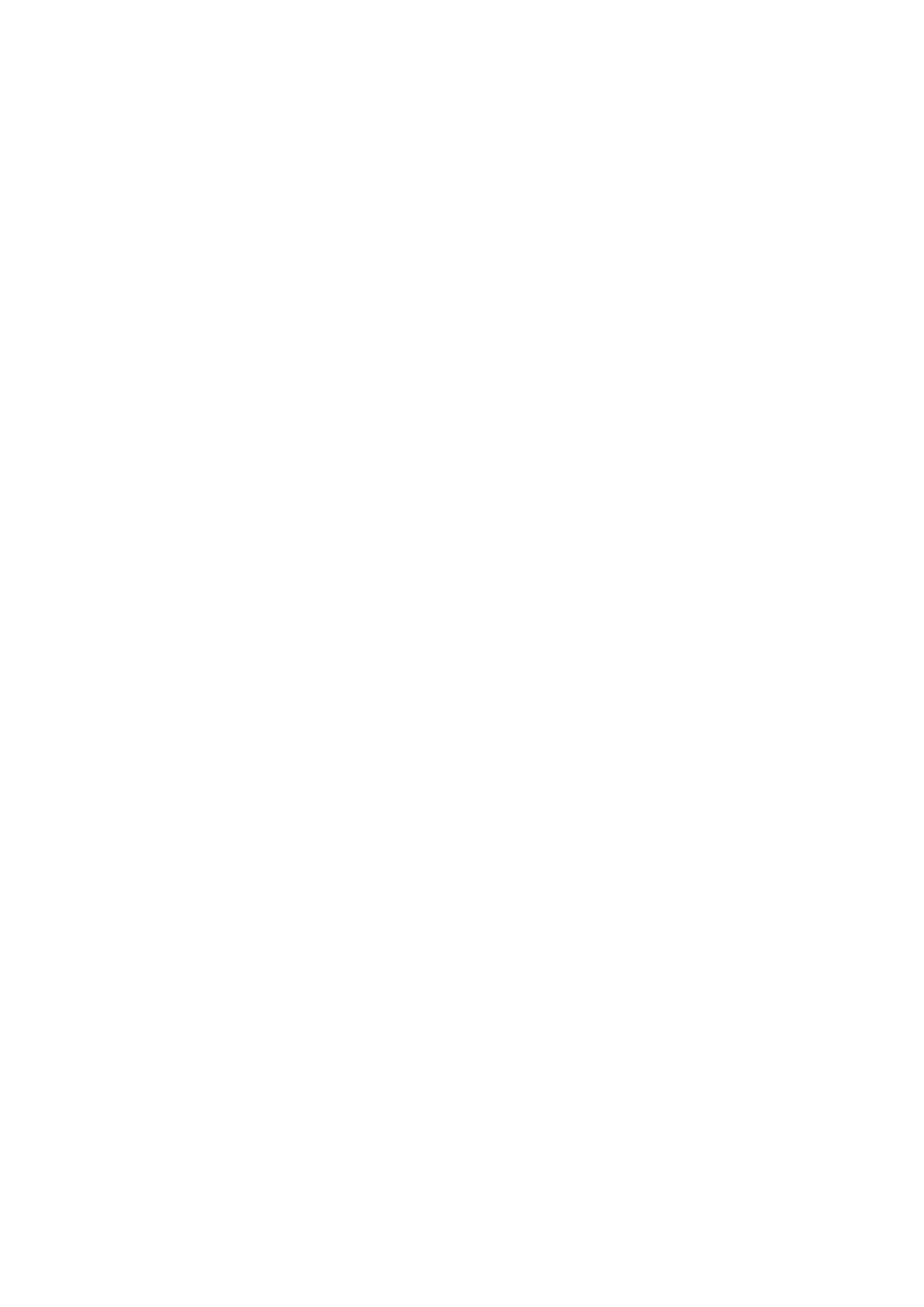#### **APPENDIX 1**

#### **RENFREWSHIRE VALUATION JOINT BOARD**

#### **REVENUE ESTIMATES 2019/20 to 2021/22**

**OVERVIEW**

|                                | Approved<br>Total<br>2018/19 | Proposed<br>Core<br>2019/20 | Proposed<br><b>IER</b><br>2019/20 | Proposed<br><b>Total</b><br>2019/20 | Indicative<br><b>Total</b><br>2020/21 | Indicative<br><b>Total</b><br>2021/22 |
|--------------------------------|------------------------------|-----------------------------|-----------------------------------|-------------------------------------|---------------------------------------|---------------------------------------|
| <b>Expenditure</b>             |                              |                             |                                   | £                                   |                                       |                                       |
| Employee costs                 | 1,762,200                    | 1,686,620                   | 51,680                            | 1,738,300                           | 1,877,200                             | 1,940,300                             |
| Property costs                 | 237,900                      | 164,800                     | $\blacksquare$                    | 164,800                             | 164,800                               | 164,800                               |
| Supplies and Services          | 91,900                       | 176,900                     | $\overline{\phantom{a}}$          | 176,900                             | 176,900                               | 176,900                               |
| Contractors                    | 25,000                       | 25,000                      |                                   | 25,000                              | 25,000                                | 25,000                                |
| Administration costs           | 259,300                      | 262,800                     | 29,800                            | 292,600                             | 262,800                               | 262,800                               |
| Payments to Other Bodies       | 19,700                       | 20,000                      |                                   | 20,000                              | 20,000                                | 20,000                                |
| <b>Required Savings</b>        |                              | (29,600)                    |                                   | (29,600)                            | (151, 180)                            | (143,200)                             |
| <b>Total Expenditure</b>       | 2,396,000                    | 2,306,520                   | 81,480                            | 2,388,000                           | 2,375,520                             | 2,446,600                             |
|                                |                              |                             |                                   |                                     |                                       |                                       |
| Income                         |                              |                             |                                   |                                     |                                       |                                       |
| Sales, fees and charges        | 5,000                        | 5,000                       |                                   | 5,000                               | 5,000                                 | 5,000                                 |
| Temporary interest             | 1,000                        | 1,000                       |                                   | 1,000                               | 1,000                                 | 1,000                                 |
| Lease Income                   | 10,000                       | ٠                           |                                   |                                     |                                       |                                       |
| Income from IER scheme         | 90,600                       |                             | 81,500                            | 81,500                              |                                       |                                       |
| Total Income                   | 106,600                      | 6,000                       | 81,500                            | 87,500                              | 6,000                                 | 6,000                                 |
| Net Expenditure                | 2,289,400                    | 2,300,500                   | $\overline{a}$                    | 2,300,500                           | 2,369,520                             | 2,440,600                             |
|                                |                              |                             |                                   |                                     |                                       |                                       |
| <b>Funded by</b>               |                              |                             |                                   |                                     |                                       |                                       |
| Requisitions                   | 2,222,700                    | 2,300,500                   |                                   | 2,300,500                           | 2,369,520                             | 2,440,600                             |
| Transfer from /(to) Balances   | 66,700<br>2,289,400          |                             |                                   | 2,300,500                           |                                       | 2,440,600                             |
| Balance                        | ä,                           | 2,300,500<br>Ĭ.             | $\blacksquare$<br>L.              | Ĭ.                                  | 2,369,520<br>÷.                       | $\overline{a}$                        |
|                                |                              |                             |                                   |                                     |                                       |                                       |
| <b>Application of Balances</b> |                              |                             |                                   |                                     |                                       |                                       |
| Surplus brought forward        | 186,000                      | 119,300                     |                                   | 119,300                             | 119,300                               | 119,300                               |
| Application of balances        | (66, 700)                    |                             |                                   |                                     |                                       |                                       |
| <b>Projected Overspend</b>     | 0                            |                             | ÷,                                |                                     |                                       |                                       |
| Surplus carried forward        | 119,300                      | 119,300                     | ä,                                | 119,300                             | 119,300                               | 119,300                               |
| % of Net Expenditure           | 5%                           | 5%                          |                                   | 5%                                  | 5%                                    | 5%                                    |
|                                | Total                        | Core                        | <b>IER</b>                        | <b>Total</b>                        | <b>Total</b>                          | Total                                 |
|                                | 2018/19                      | 2019/20                     | 2019/20                           | 2019/20                             | 2020/21                               | 2021/22                               |
|                                |                              |                             |                                   | £                                   |                                       |                                       |
| <b>Requisition Analysis</b>    |                              |                             |                                   |                                     |                                       |                                       |
| East Renfrewshire              | 457,900                      | 473,930                     |                                   | 473,930                             | 488,150                               | 502,790                               |
| Inverclyde                     | 513,400                      | 531,370                     |                                   | 531,370                             | 547,310                               | 563,730                               |
| Renfrewshire                   | 1,251,400                    | 1,295,200                   | $\blacksquare$                    | 1,295,200                           | 1,334,060                             | 1,374,080                             |
|                                | 2,222,700                    | 2,300,500                   | $\overline{\phantom{0}}$          | 2,300,500                           | 2,369,520                             | 2,440,600                             |